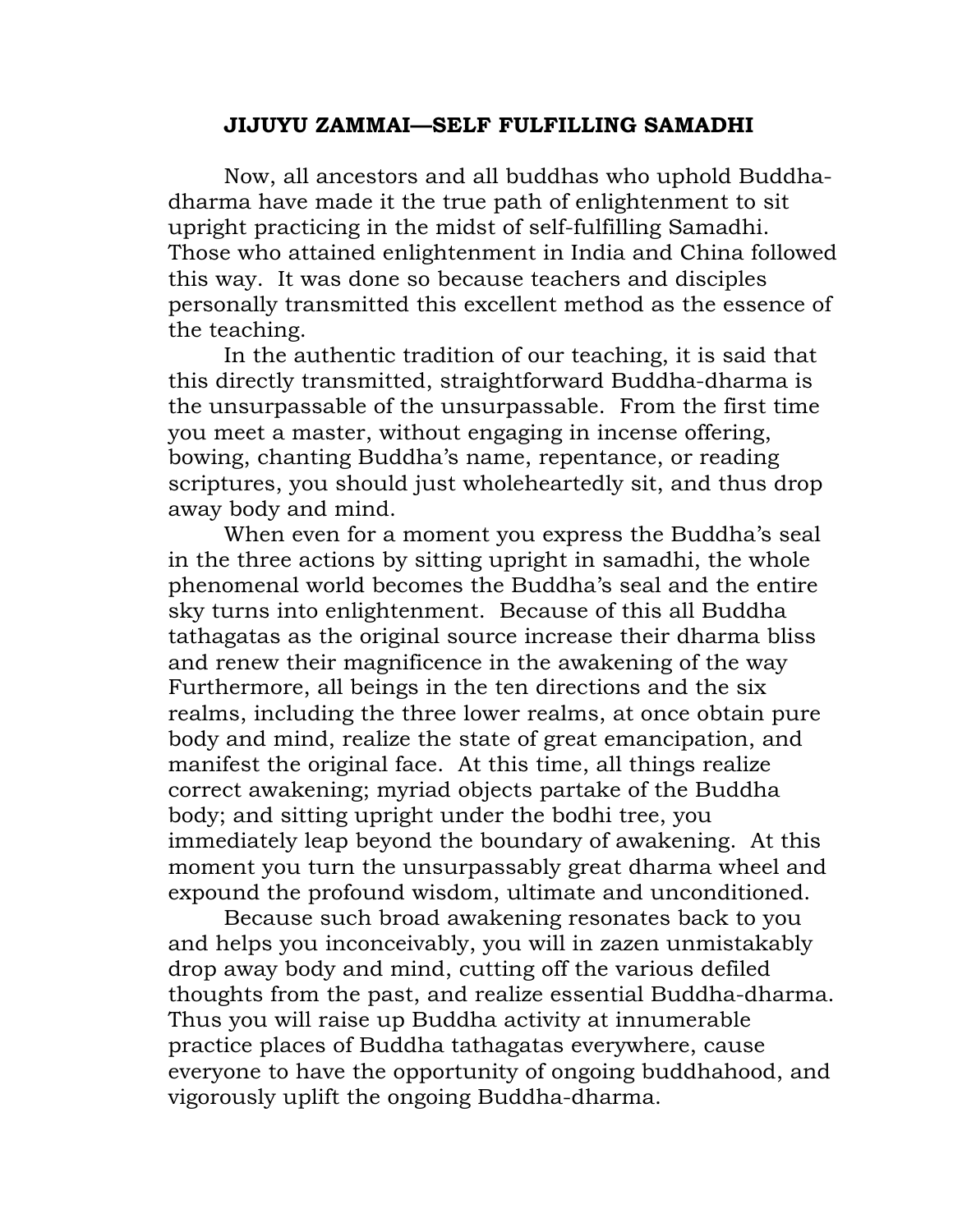Because earth, grass, trees, walls, tiles, and pebbles, all engage in Buddha activity, those who receive the benefit of wind and water caused by them are inconceivably helped by the Buddha's guidance, splendid and unthinkable, and awaken intimately to themselves. Those who receive these water and fire benefits spread the Buddha's guidance based on original awakening. Because of this, all those who life with you and speak with you will obtain endless Buddha virtue and will unroll widely inside and outside of the entire universe, the endless, unremitting, unthinkable, unnamable Buddhadharma.

All this, however, does not appear within perception, because it is unconstructedness in stillness—it is immediate realization. If practice and realization were two things, as it apppears to an ordinary person, each could be recognized separately, but what can be met with recognition is not realization itself, because realization is not reached by a deluded mind. In stillness, mind and object merge in realization and go beyond enlightenment; nevertheless, because you are in the state of self-fulfilling samadhi, without disturbing its quality or moving a particle you extend the Buddha's great activity, the incomparably profound and subtle teaching.

Grass, tress, and lands which are embraced by this teaching together radiate a great light and endlessly expound the inconceivable, profound dharma. Grass, trees, and walls bring forth the teaching for all beings, common people as well as sages. And they in accord extend this dharma for the sake of grass, trees, and walls. Thus, the realm of self-awakening and awakening others invariably holds the mark of realization with nothing lacking, and realization itself is manifested without ceasing for a moment.

This being so, the zazen of even one person at one moment imperceptibly accords with all things and fully resonates through all time. Thus in the past, future, and present of the limitless universe this zazen carries on the Buddha's teaching endlessly. Each moment of zazen is equally wholeness of practice, equally wholeness of realization.